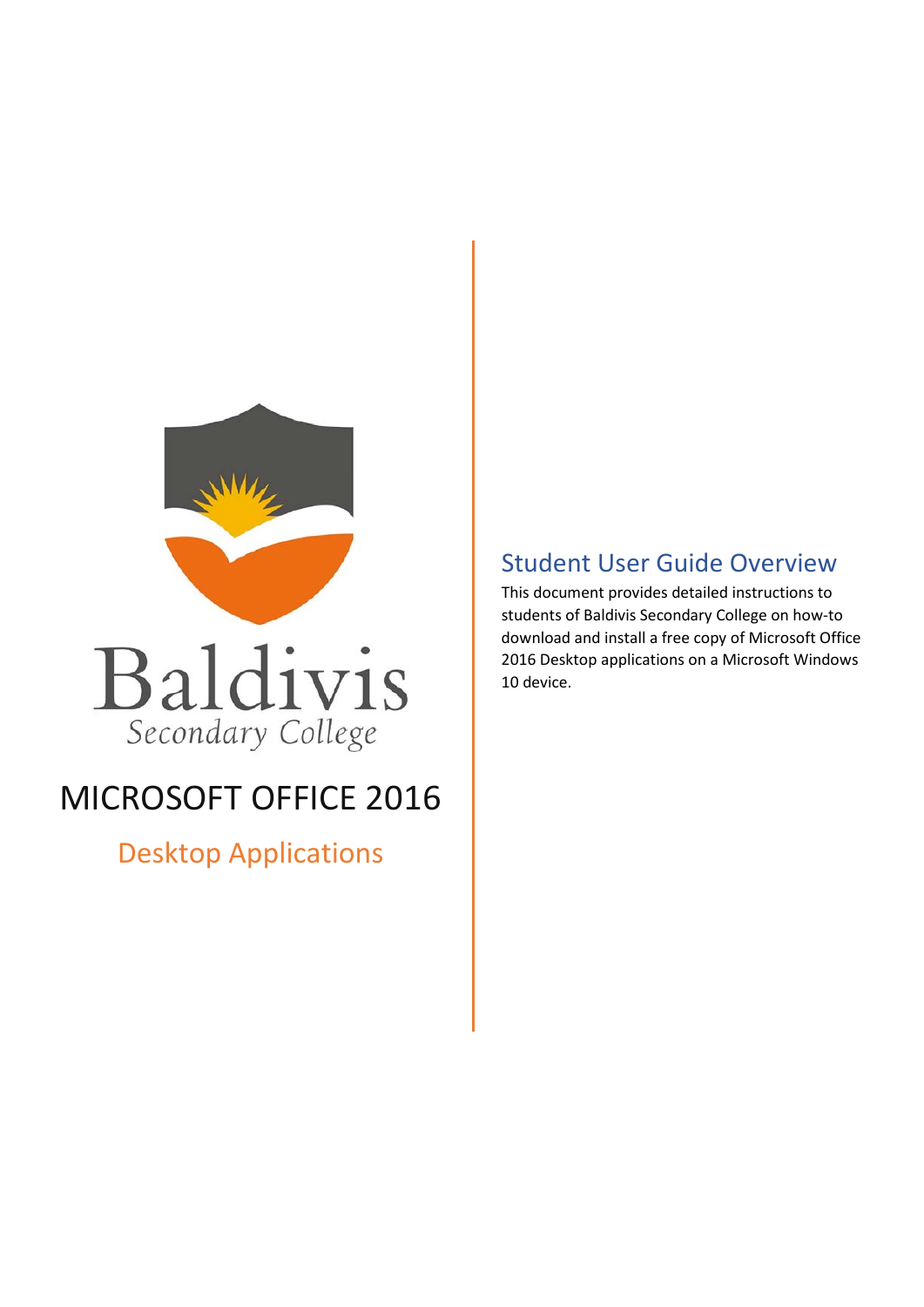## **Table of Contents**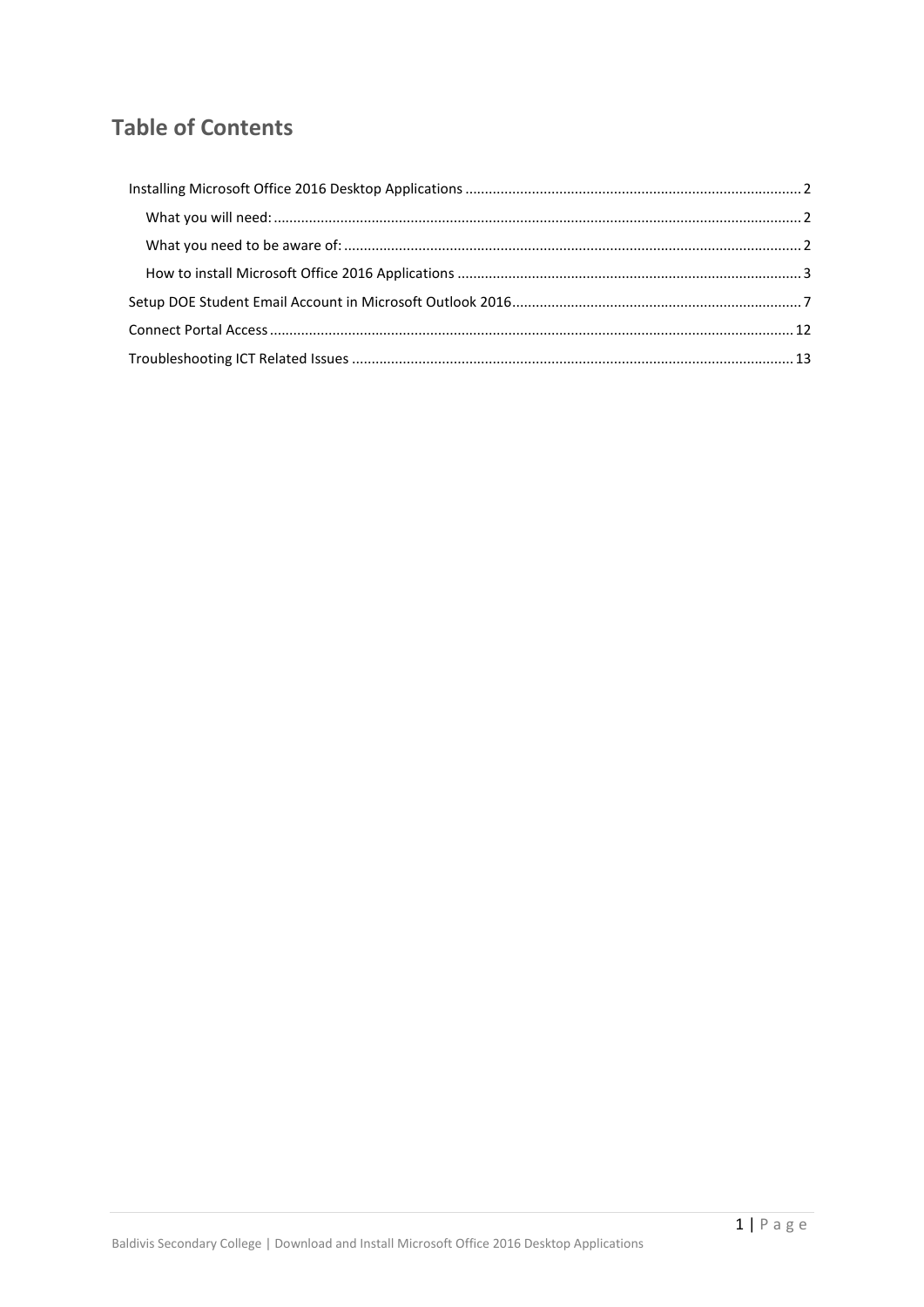## <span id="page-2-0"></span>**Installing Microsoft Office 2016 Desktop Applications**

Student email and calendar has been extended at your school to include free downloads of Microsoft Office 2016 Software makes it easy to download and install the full MS Office suite on up to 5 PCs or Macs and 5 tablets or smartphones.

There is no charge for using Microsoft Office 2016 - it can be reached through the student email link on the Department of Education (DOE) or Connect portal.

#### <span id="page-2-1"></span>**What you will need:**

- 1. A valid Student login for the Department portal (provided by DOE)
- 2. An internet connection with sufficient download allowance for over 2GB per installation (not the school network)

#### <span id="page-2-2"></span>**What you need to be aware of:**

- 1. The MS Office software should only be installed on personal equipment not on school managed computers.
- 2. The MS Office software should only be downloaded over a personal, home or non-school data network and it will consume up to 2GB of data allowances in the initial install.
- 3. The MS Office download is blocked on the Department network to prevent interference with essential data traffic. If you attempt to launch the software installation while connected to a school network, it will appear to work and will proceed through a number of stages before failing and issuing an error message. There is no way round this.
- 4. The software installed via Office 365 will automatically try to verify online that the user is still licenced. As long as the student remains registered with a Department of Education and an internet connection is available, this check will succeed. Once the student is no longer registered, the software will issue an onscreen notice of impending expiry and thirty days later will no longer allow editing of documents.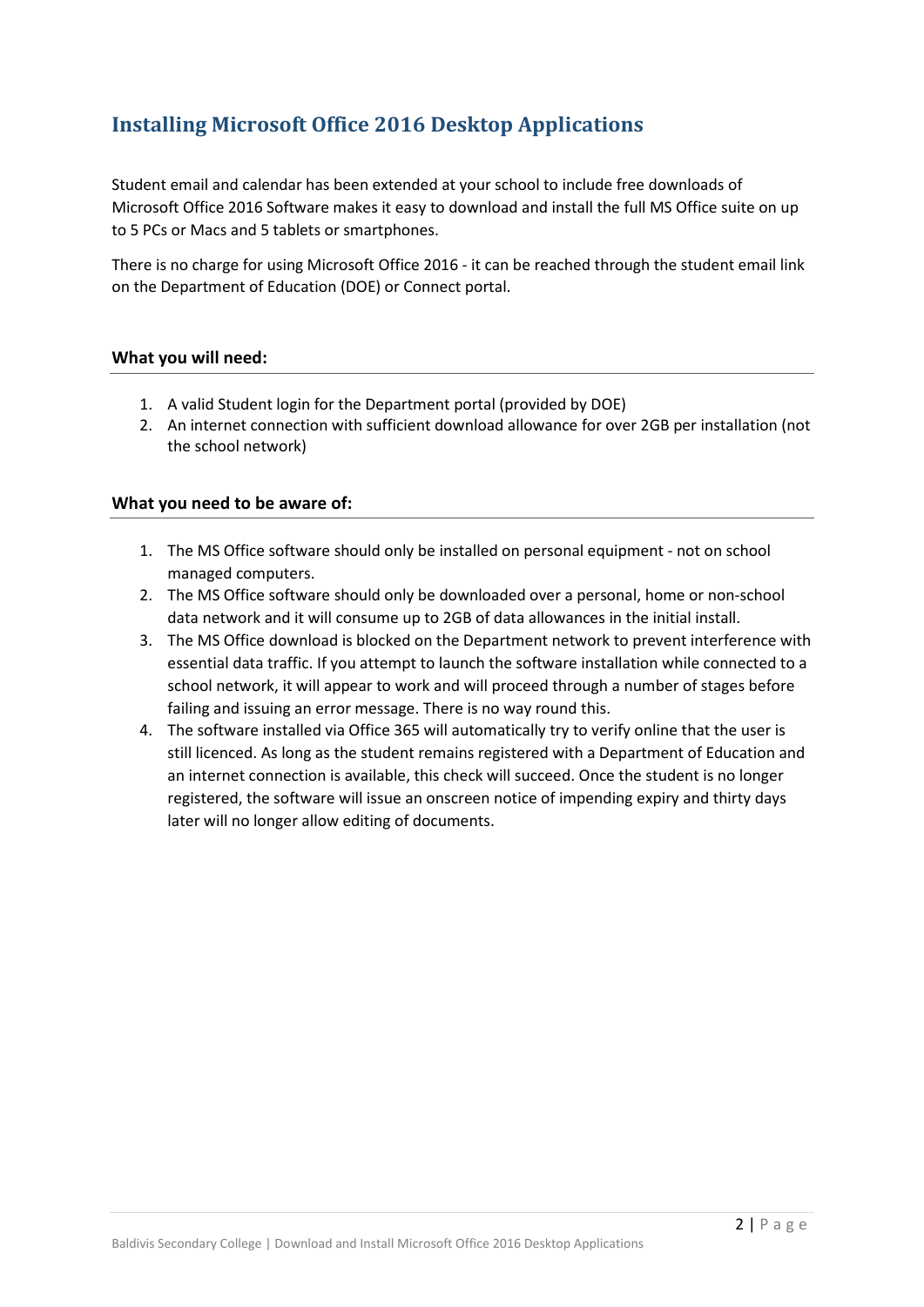#### <span id="page-3-0"></span>**How to install Microsoft Office 2016 Applications**

The following information has been designed to support students with the download and installation of the Microsoft Office 2016 Application Suite via a fully provisioned Department of Education Student account. If you have any problems with this process, contact the ICT Support Staff.

1. Access the Department of Education Portal in your preferred web browser at: [http://portal.det.wa.edu.au](http://portal.det.wa.edu.au/) and then click on **Login**.



2. Login to the Department Portal at[: http://portal.det.wa.edu.au](http://portal.det.wa.edu.au/) Contact your ICT Support Staff if you don't already have a username and password.

| Department of<br>Education                                                                   | Single Sign-On                                                                                                                                                                                                                                    |
|----------------------------------------------------------------------------------------------|---------------------------------------------------------------------------------------------------------------------------------------------------------------------------------------------------------------------------------------------------|
| Sign In                                                                                      | <b>Appropriate Use of Online Services</b>                                                                                                                                                                                                         |
| Enter your Single Sign-On user name and password to<br>sign in                               | All Departmental online services including Portal, email, online document<br>storage, Intranet and Internet access, must be used responsibly and in<br>accordance with Departmental policies.                                                     |
| User Name  john.doe                                                                          | By accessing any Departmental online services you give your full<br>agreement and commitment to comply with all Departmental policies.<br>You also give consent to logging, monitoring, auditing and disclosure of<br>vour use of these services. |
| Password<br>I have read and understand the Appropriate Use<br>of Online Services information | Inappropriate use of these services can result in disciplinary action that<br>may include suspension of access to online services, dismissal or<br>termination of contract.                                                                       |
| Cance<br>Loair                                                                               | You can view the policies relating to the appropriate use of these<br>services at the Our Policies website.                                                                                                                                       |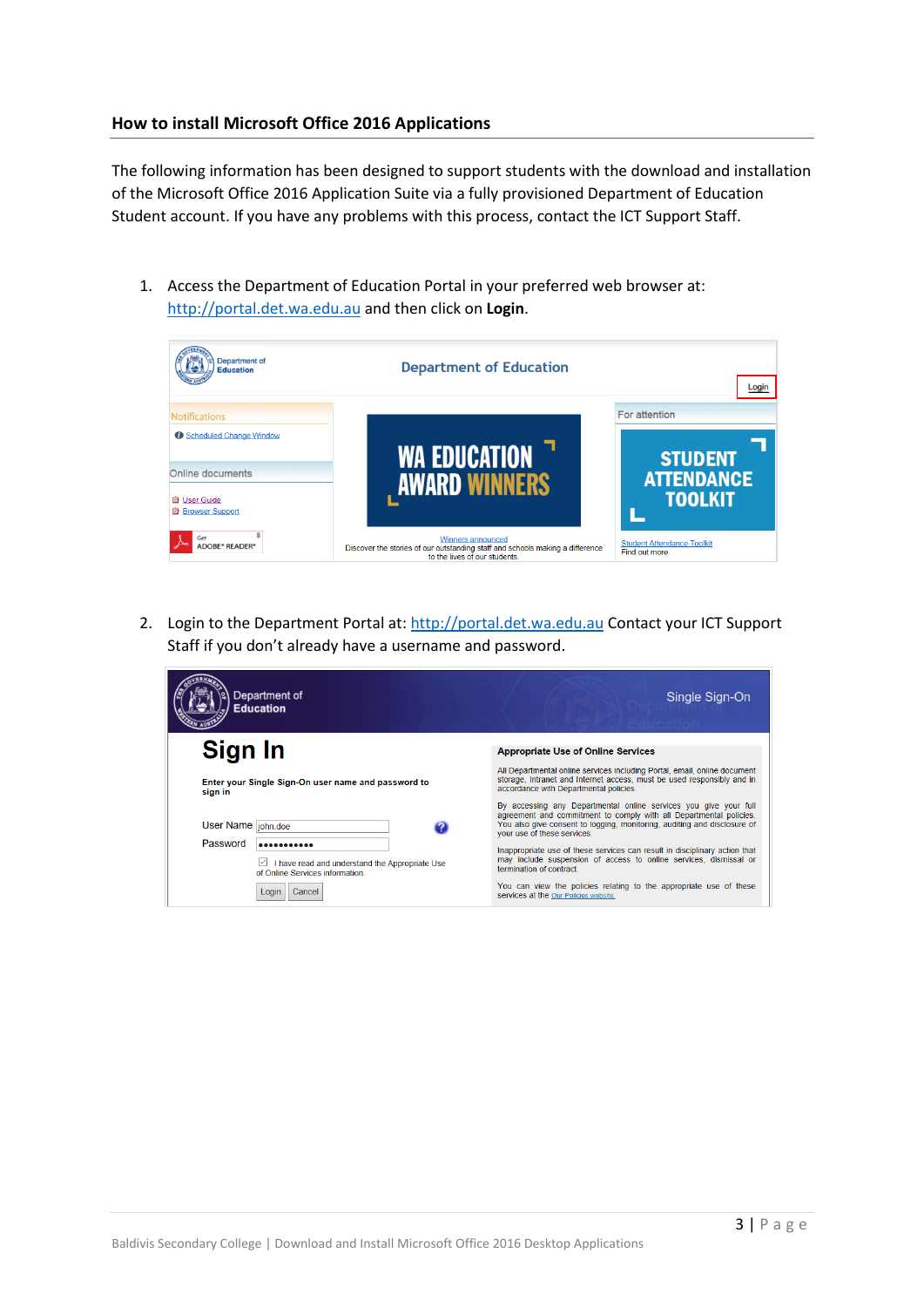3. On successful login, click on the **Email and Calendar** icon to launch Office 365:



4. If you have not previously used the Office365 student email service here or if you are unfamiliar with the layout, simply click on **Office 365** at the top left of the screen:



5. Clicking on the Office 365 link will display all the options available to you and you should see a screen similar to this:

| 冊 | Office 365                          |               |                 |                          | ?<br>Ö                     |
|---|-------------------------------------|---------------|-----------------|--------------------------|----------------------------|
|   | <b>Good morning</b>                 |               |                 | Search email attachments |                            |
|   | Apps                                |               |                 |                          | Install Office apps $\vee$ |
|   | 0 Mail                              | 繭<br>Calendar | $R^8$<br>People | Tasks                    | To-Do                      |
|   | Explore all your apps $\rightarrow$ |               |                 |                          |                            |

6. Click on the **Install Office apps** link and then click on **Office 2016**.

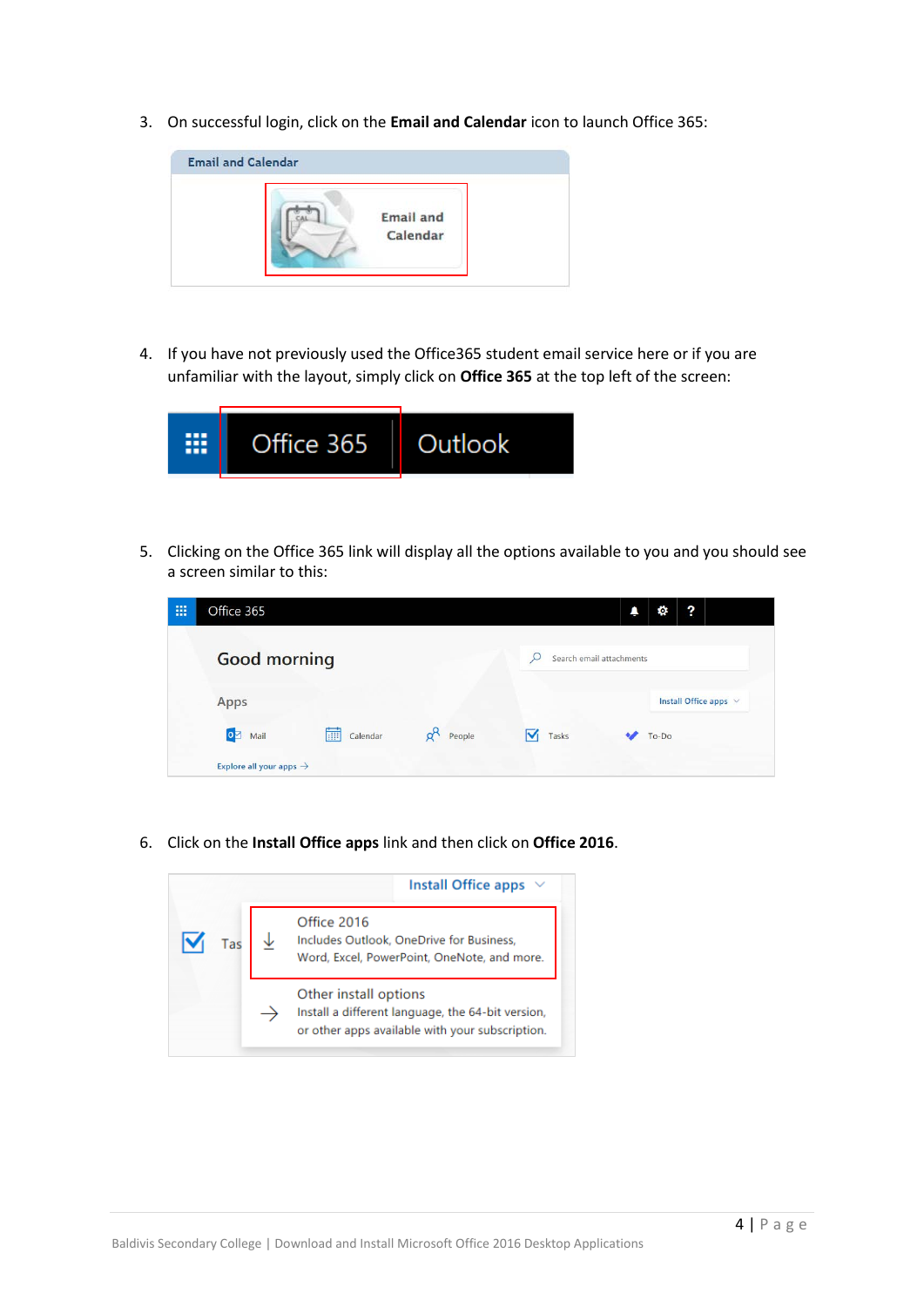7. Once you have click on **Office 2016**, follow the onscreen instructions to start the installation process of Microsoft Office 2016 applications.

| Just a few more steps                                                                                                                              |                                 |                                                                                         |
|----------------------------------------------------------------------------------------------------------------------------------------------------|---------------------------------|-----------------------------------------------------------------------------------------|
| Run<br>$\frac{1}{\left\  \mathbf{a}^{\top}\mathbf{b}^{\top}\right\ _{2}^{2}}=\frac{1}{\left\  \mathbf{a}^{\top}\mathbf{b}^{\top}\right\ _{2}^{2}}$ | Yes<br>$\sigma_{\frac{1}{n+1}}$ | Activate Office                                                                         |
| Click Run<br>$\bullet$                                                                                                                             | Say "yes"                       | Stay online<br>◉                                                                        |
| Find it at the bottom of the screen or<br>press Alt+N.                                                                                             | Click Yes to start installing.  | After installation, start Office and sign in<br>with the account you use for Office 365 |
| Need help installing?<br>Close                                                                                                                     |                                 |                                                                                         |

8. If you see the **User Account Control** prompt that says, **Do you want to allow this app to make changes to your device?** Click **Yes**. The installation will now begin.

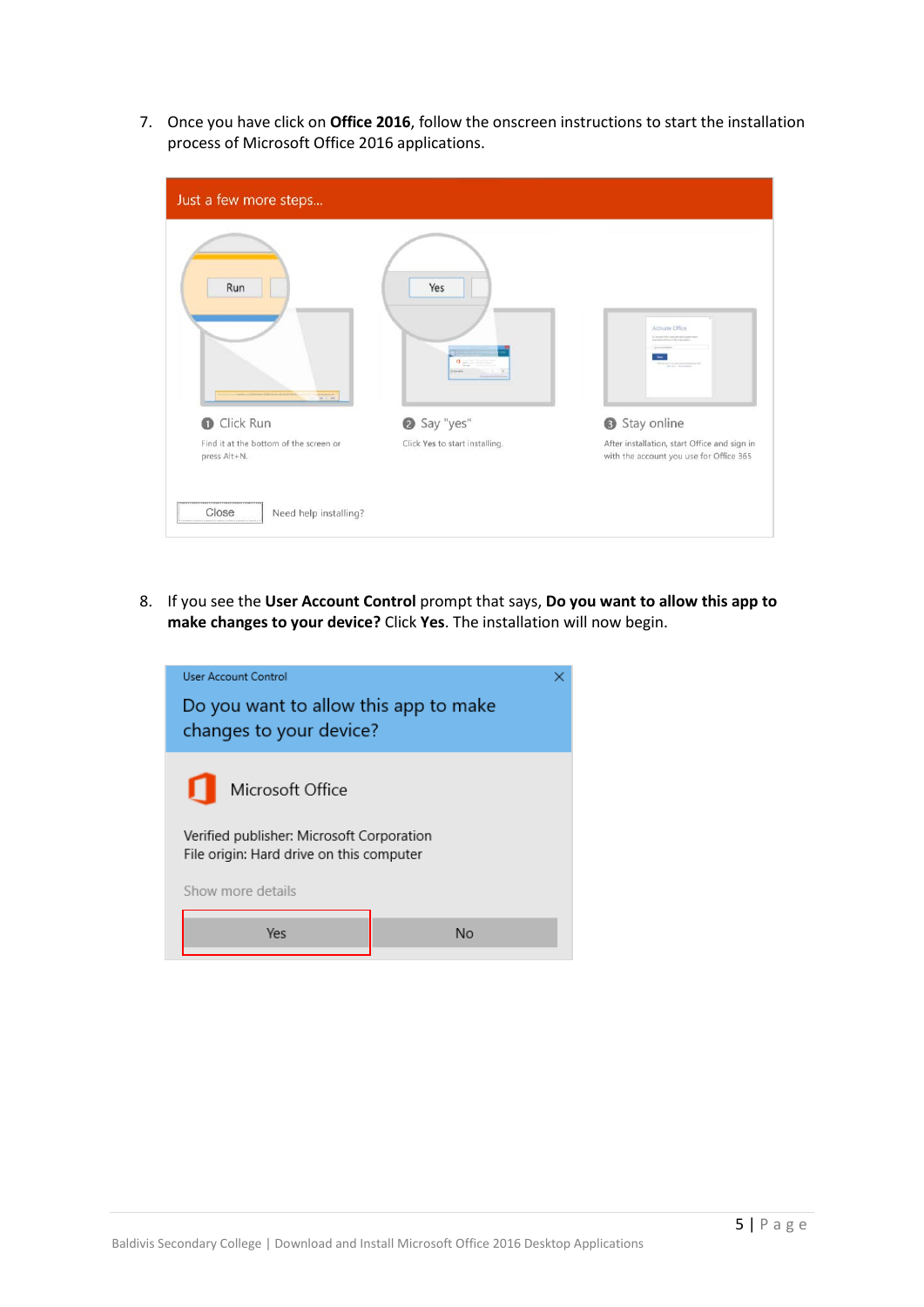- × **n** Office  $\begin{bmatrix} \mathbf{w} \end{bmatrix}$   $\begin{bmatrix} \mathbf{x} \end{bmatrix}$  $P_2^T$   $o_2^T$ N<sub>3</sub> P<sub>3</sub> (S Installing Office We'll be done in just a moment.
- 9. The **Microsoft Office 2016 Desktop Applications** will now be installed.

10. Your install of Microsoft Office 2016 is finished when you see the phrase: **You're all set! Office is installed now** and an animation plays to show you where to find Office applications on your computer. Follow the instructions in the window, for example **Click Start > All Apps** to see where your apps are, and select **Close**.



11. You can now proceed to the **Setup Student Email Account in Microsoft Outlook 2016** section, which will assist you in configuring your student email account in **Microsoft Outlook 2016**.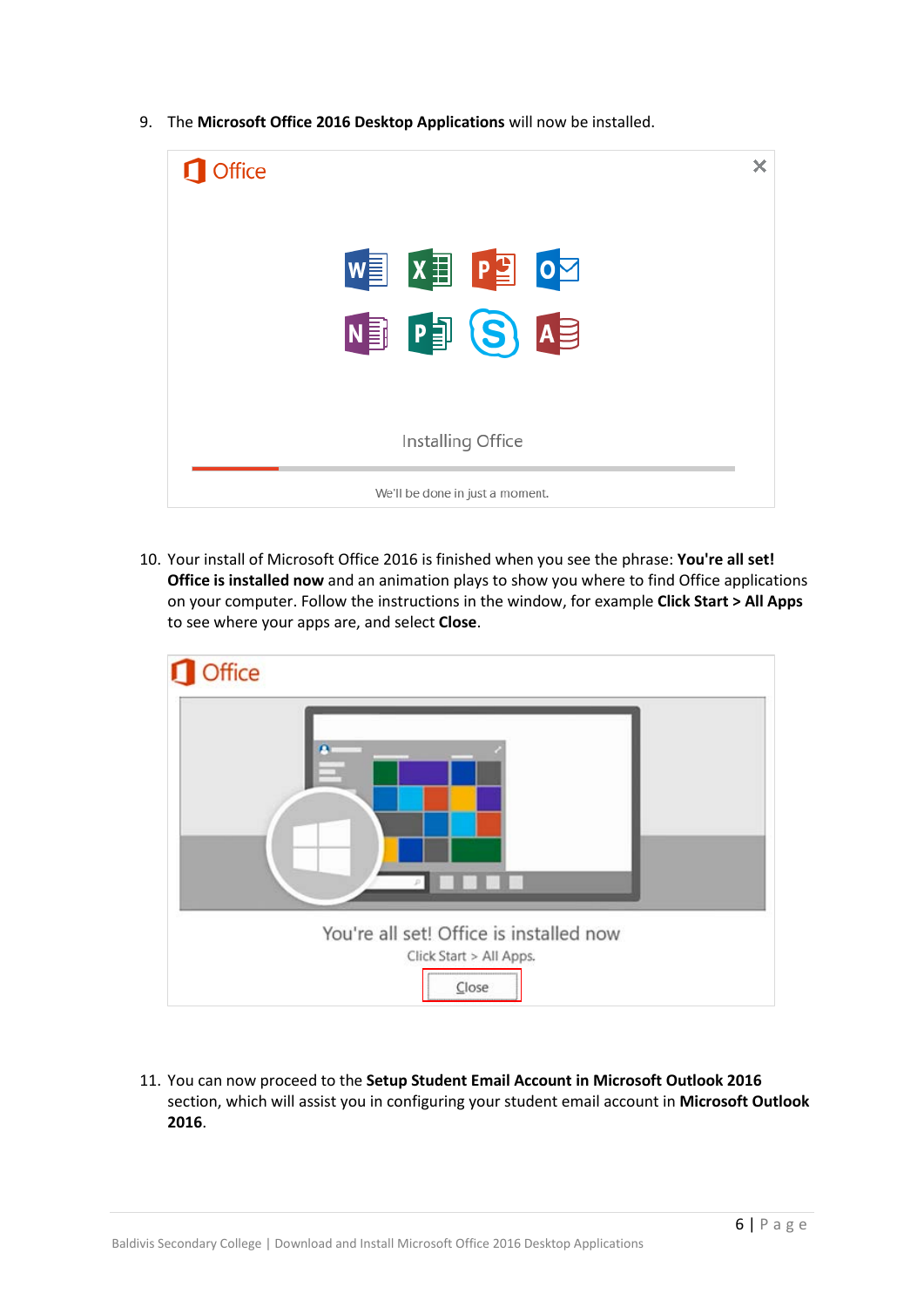## <span id="page-7-0"></span>**Setup DOE Student Email Account in Microsoft Outlook 2016**



1. Click **Start > All Apps** and then click on **Outlook 2016** to open **Microsoft Outlook 2016**.

2. At the **Welcome to Outlook 2016** window click on **Next** to start the email setup.

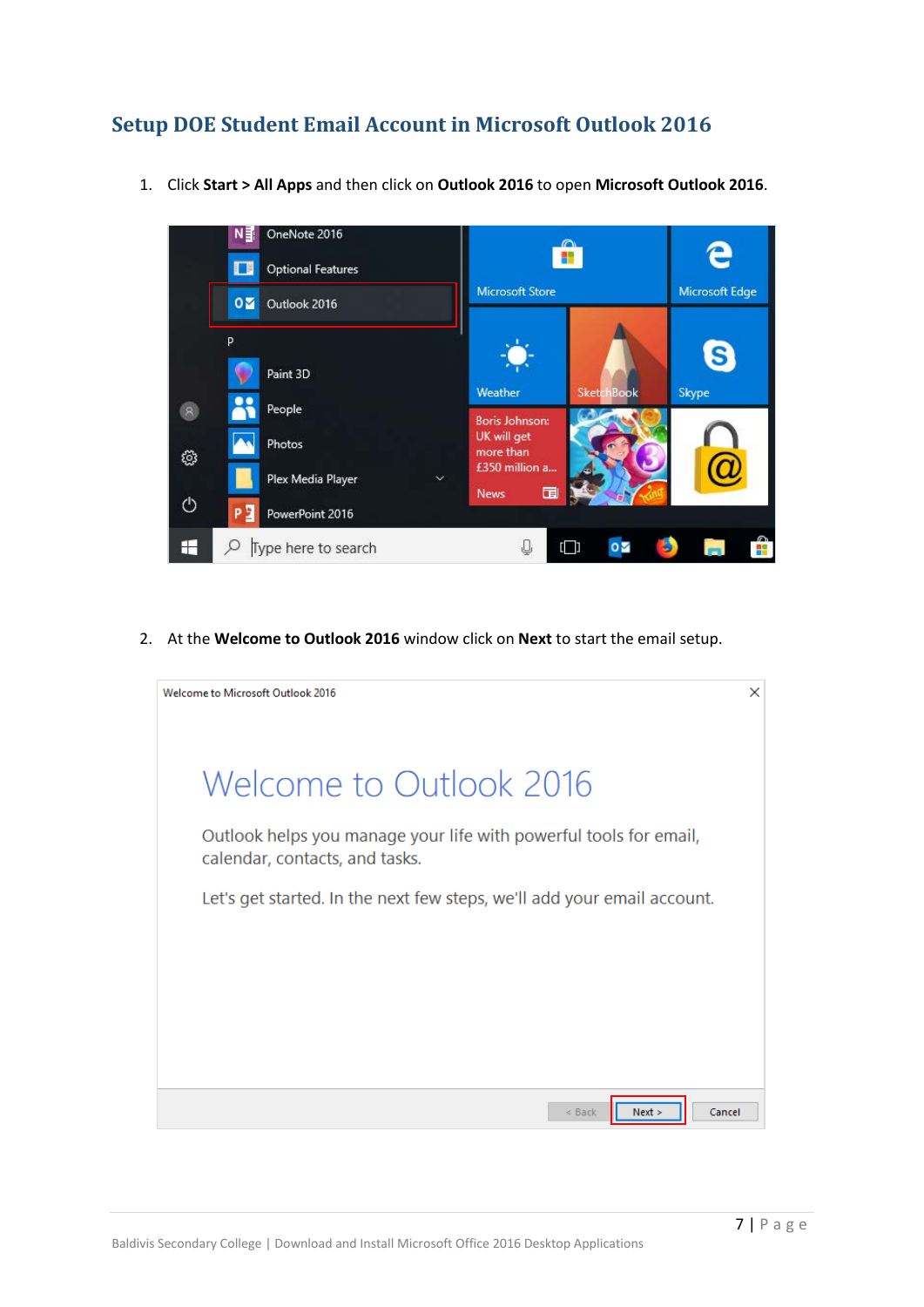3. In the **Add an Email Account** window, select **Yes** to allow Outlook to automatically connect to the Exchange server, then click **Next**.

| Microsoft Outlook Account Setup                                                                                                                                                                                                                                                                            | ×      |
|------------------------------------------------------------------------------------------------------------------------------------------------------------------------------------------------------------------------------------------------------------------------------------------------------------|--------|
| <b>Add an Email Account</b>                                                                                                                                                                                                                                                                                |        |
| Use Outlook to connect to email accounts, such as your organization's Microsoft Exchange Server or an Exchange<br>Online account as part of Microsoft Office 365. Outlook also works with POP, IMAP, and Exchange ActiveSync<br>accounts.<br>Do you want to set up Outlook to connect to an email account? |        |
| $\odot$ Yes<br>) No                                                                                                                                                                                                                                                                                        |        |
|                                                                                                                                                                                                                                                                                                            |        |
| Next ><br>$<$ Back                                                                                                                                                                                                                                                                                         | Cancel |

4. In the **Auto Account Setup** window, select **Email Account** and complete all the fields with your DOE account information and click **Next**.

| <b>Add Account</b>        |                                                                 | ×                                        |
|---------------------------|-----------------------------------------------------------------|------------------------------------------|
| <b>Auto Account Setup</b> | Outlook can automatically configure many email accounts.        |                                          |
| <b>IDE Email Account</b>  |                                                                 |                                          |
| Your Name:                | <b>John Doe</b>                                                 | <b>Display Name: First and Last Name</b> |
|                           | <b>Example: Ellen Adams</b>                                     |                                          |
| <b>Email Address:</b>     | john.doe@student.education.wa.edu.au                            | <b>DOF Student Email Address</b>         |
|                           | Example: ellen@contoso.com                                      |                                          |
| Password:                 | *********                                                       |                                          |
| Retype Password:          | *********                                                       | <b>DOE Student Password</b>              |
|                           | Type the password your Internet service provider has given you. |                                          |
|                           | Manual setup or additional server types                         |                                          |
|                           |                                                                 |                                          |
|                           |                                                                 |                                          |
|                           |                                                                 |                                          |
|                           |                                                                 |                                          |
|                           |                                                                 |                                          |
|                           |                                                                 |                                          |
|                           |                                                                 | Next ><br>Cancel<br>$<$ Back             |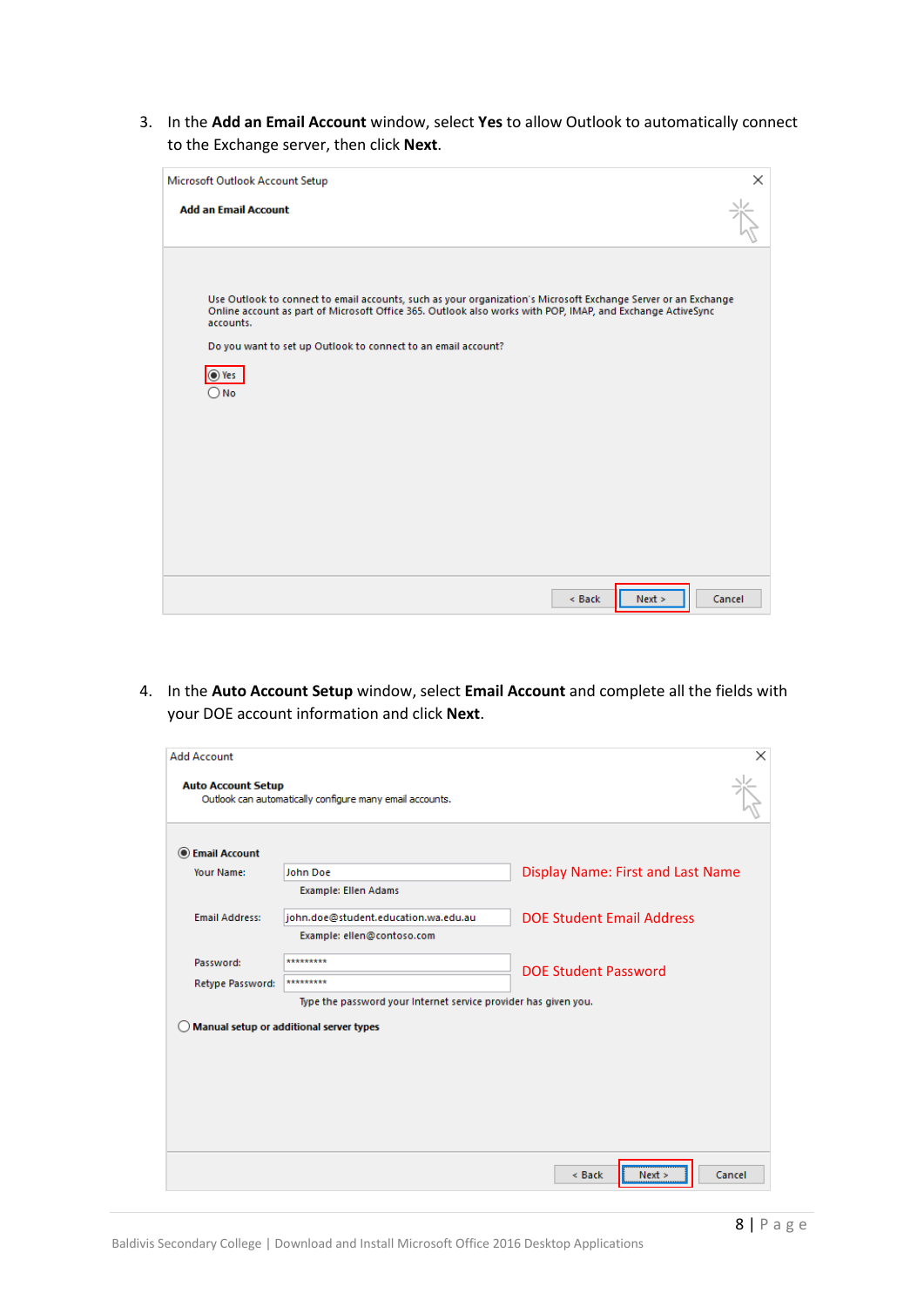5. Microsoft Outlook 2016 will now search for the DOE Microsoft Exchange server settings for your account.

| <b>Add Account</b> |                                                                                    | ×      |
|--------------------|------------------------------------------------------------------------------------|--------|
|                    | Searching for your mail server settings                                            |        |
| Configuring        |                                                                                    |        |
|                    | Outlook is completing the setup for your account. This might take several minutes. |        |
|                    | Establishing network connection                                                    |        |
|                    | Searching for john.doe@student.education.wa.edu.au settings                        |        |
|                    | Logging on to the mail server                                                      |        |
|                    |                                                                                    |        |
|                    |                                                                                    |        |
|                    |                                                                                    |        |
|                    |                                                                                    |        |
|                    |                                                                                    |        |
|                    |                                                                                    |        |
|                    |                                                                                    |        |
|                    |                                                                                    |        |
|                    |                                                                                    |        |
|                    |                                                                                    |        |
|                    | < Back<br>Next >                                                                   | Cancel |

6. The **Microsoft Security** window will appear. Enter your **DOE Student Username password** to authenticate with the DOE Microsoft Exchange server and select the **Remember my credentials** option, then click **OK**.

| Windows Security                                   | × |  |  |  |
|----------------------------------------------------|---|--|--|--|
| Microsoft Outlook                                  |   |  |  |  |
| Connecting to john.doe@student.education.wa.edu.au |   |  |  |  |
| john.doe@student.education.wa.edu.au               |   |  |  |  |
|                                                    |   |  |  |  |
| Remember my credentials                            |   |  |  |  |
| More choices                                       |   |  |  |  |
| Cancel<br>OК                                       |   |  |  |  |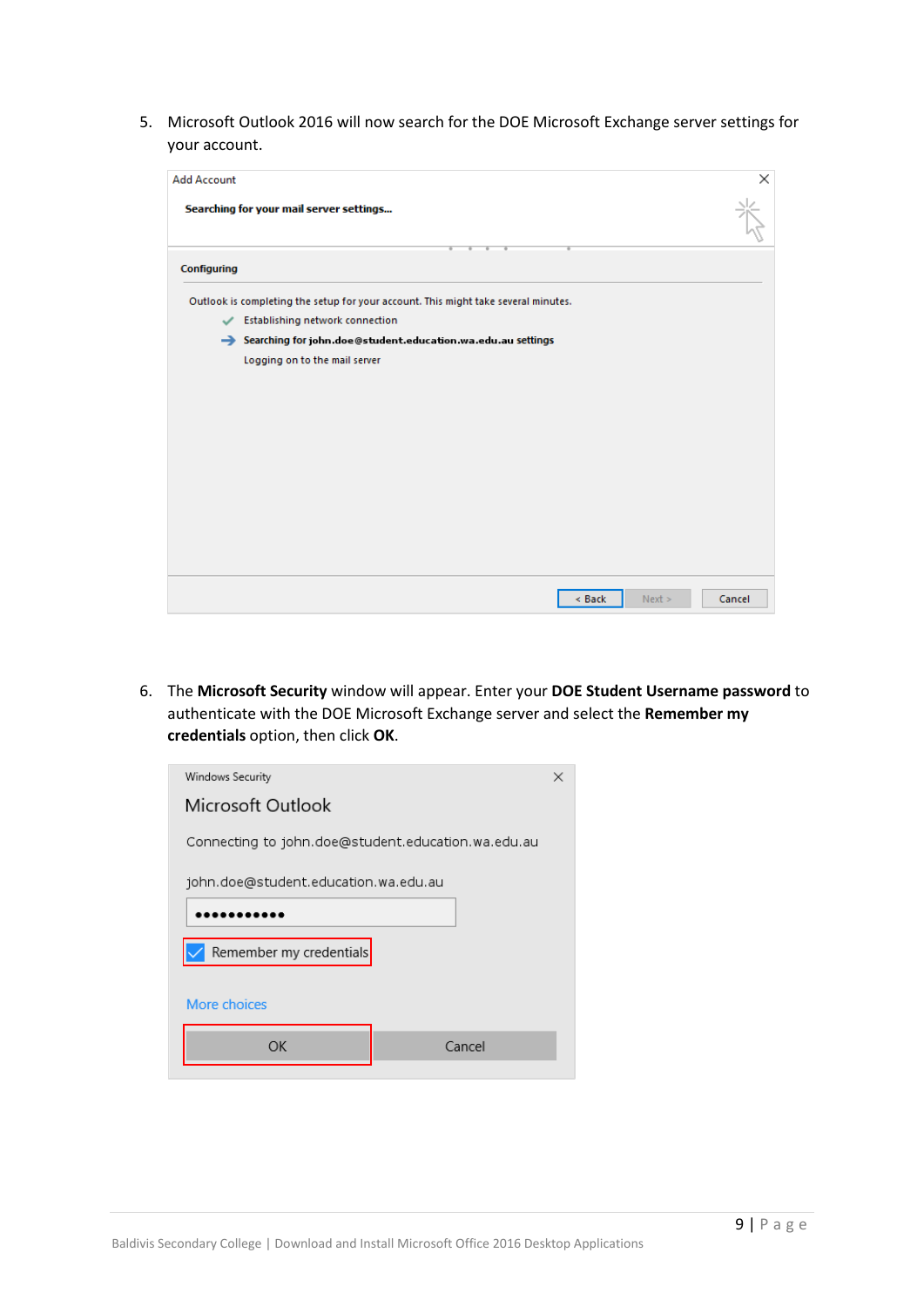7. Once your email account has been successfully configured **untick** the **Set up Outlook Mobile on my phone, too** checkbox and click **Finish**.

| <b>Add Account</b>                                                                   | ×                   |
|--------------------------------------------------------------------------------------|---------------------|
| Searching for your mail server settings                                              |                     |
| Configuring                                                                          |                     |
| Outlook is completing the setup for your account. This might take several minutes.   |                     |
| Establishing network connection<br>✓                                                 |                     |
| Searching for john.doe@student.education.wa.edu settings<br>✓                        |                     |
| Logging on to the mail server<br>✓                                                   |                     |
| Congratulations! Your email account was successfully configured and is ready to use. |                     |
| Change account settings<br>Set up Outlook Mobile on my phone, too                    | Add another account |
| $<$ Back                                                                             | Finish<br>Cancel    |

8. The **Microsoft Outlook 2016** application will now load and be prepared for first use.

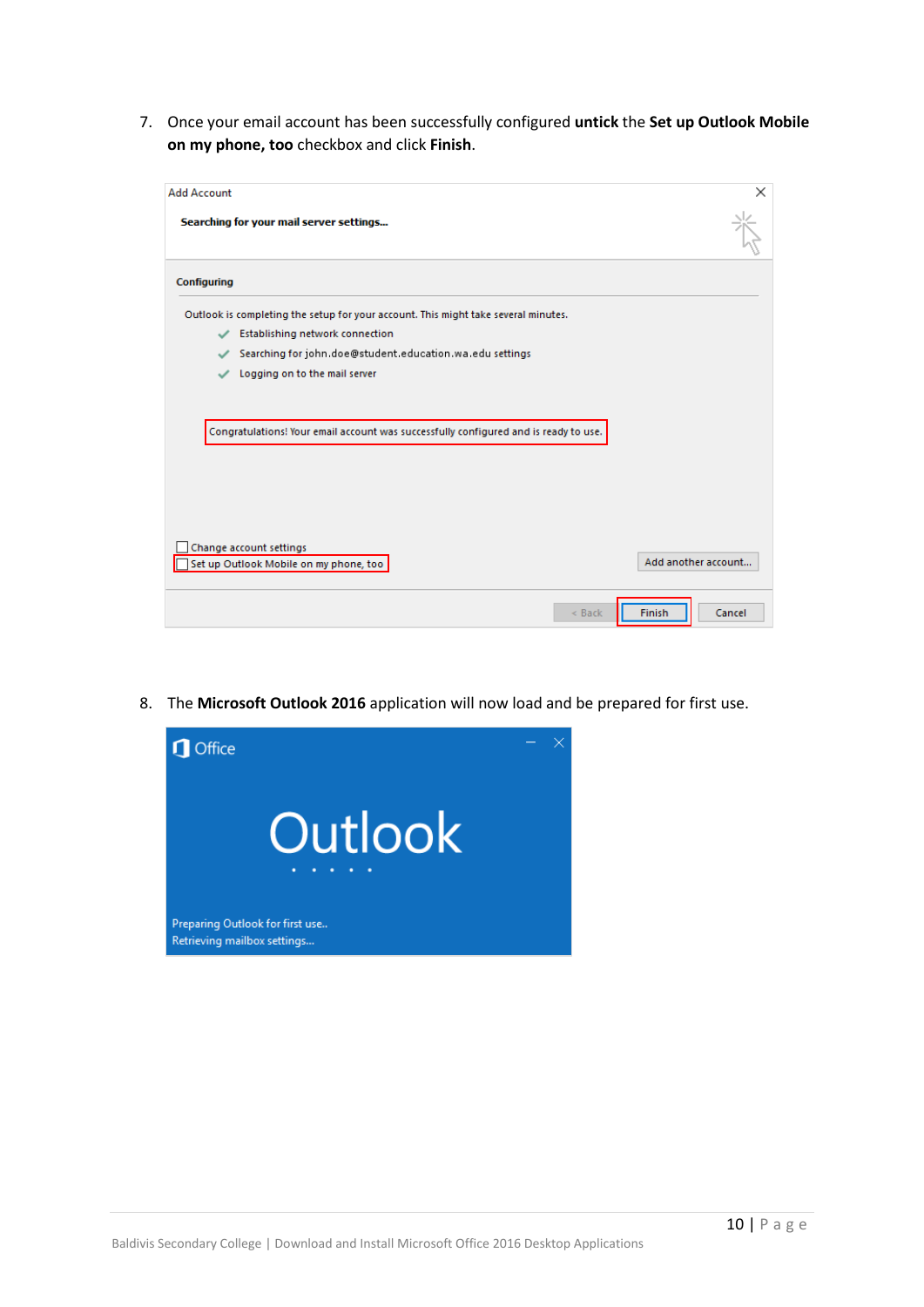9. **Microsoft Outlook 2016** will open and the **First things first** window will appear. Click on **Accept** to continue.



10. Your DOE Student email account has been successfully configured in **Microsoft Outlook 2016** and is ready for use.

| $2 + 1$<br>$\ddot{\phantom{1}}$<br>翳<br>Home:<br>Send / Receive<br>File                                 | V Tell me what you want to do<br>Folder<br><b>View</b>                      |                                                                                                                           |                                                                                                           |                            | $\omega$                                                | $\sigma$      |
|---------------------------------------------------------------------------------------------------------|-----------------------------------------------------------------------------|---------------------------------------------------------------------------------------------------------------------------|-----------------------------------------------------------------------------------------------------------|----------------------------|---------------------------------------------------------|---------------|
| 霜<br>徴<br>$=$<br>海中<br>Delate<br>New<br>New<br>Email<br>Items -<br>$\Delta_{\rm B}$ .<br>Delete.<br>New | 霞<br>$\sim$<br>Archive<br>Reply<br>Reply.<br>Forward<br>听<br>All<br>Respond | Move-<br>Move to: ?<br>۰<br><b>Rules-</b><br>C. To Manager.<br><b>Di</b> OneNote<br>Quick Steps<br>Move<br>$\mathbb{F}_q$ | E<br>G Unread/Rmad<br>Eli Categorice -<br>Assign<br>Policy *<br>$\blacktriangleright$ Follow Up -<br>Tags | P Browse Groups<br>Groups: | Search People<br>Address Book<br>Filter Email +<br>Find | $\mathcal{A}$ |
| Drag Your Favorite Folders Here<br>×                                                                    | Search Current Mailbox                                                      | $D$ Current Mailbox +                                                                                                     |                                                                                                           |                            |                                                         |               |
| Inbox                                                                                                   | Inbox<br>We didn't find anything to show here.                              | $\mathbb{A} \mathbb{H}$ .                                                                                                 |                                                                                                           |                            |                                                         |               |
| Drafts<br>Sent Items                                                                                    |                                                                             |                                                                                                                           |                                                                                                           |                            |                                                         |               |
| Deleted items                                                                                           |                                                                             |                                                                                                                           |                                                                                                           |                            |                                                         |               |
| Archive                                                                                                 |                                                                             |                                                                                                                           |                                                                                                           |                            |                                                         | ×             |
| Conversation History                                                                                    |                                                                             |                                                                                                                           |                                                                                                           |                            |                                                         |               |
| Junk Email                                                                                              |                                                                             |                                                                                                                           |                                                                                                           |                            |                                                         | Ģ             |
| Outbox                                                                                                  |                                                                             |                                                                                                                           |                                                                                                           |                            |                                                         | <sup>o</sup>  |
| RSS Subscriptions                                                                                       |                                                                             |                                                                                                                           |                                                                                                           |                            |                                                         |               |
| Scheduled                                                                                               |                                                                             |                                                                                                                           |                                                                                                           |                            |                                                         | Ļ             |
| Search Folders                                                                                          |                                                                             |                                                                                                                           |                                                                                                           |                            |                                                         |               |
| Groups                                                                                                  |                                                                             |                                                                                                                           |                                                                                                           |                            |                                                         | P             |
|                                                                                                         |                                                                             |                                                                                                                           |                                                                                                           |                            |                                                         | $\Phi$        |
|                                                                                                         |                                                                             |                                                                                                                           |                                                                                                           |                            |                                                         | v             |
|                                                                                                         |                                                                             |                                                                                                                           |                                                                                                           |                            |                                                         |               |
|                                                                                                         |                                                                             |                                                                                                                           |                                                                                                           |                            |                                                         |               |
| 28<br>                                                                                                  |                                                                             |                                                                                                                           |                                                                                                           |                            |                                                         |               |
| <b>卷</b> Reminders: 1<br>items: 0                                                                       |                                                                             | All folders are up to date. Updating address book.                                                                        | Connected to: Microsoft Exchange                                                                          |                            | 四 照 --                                                  | $+ 100%$      |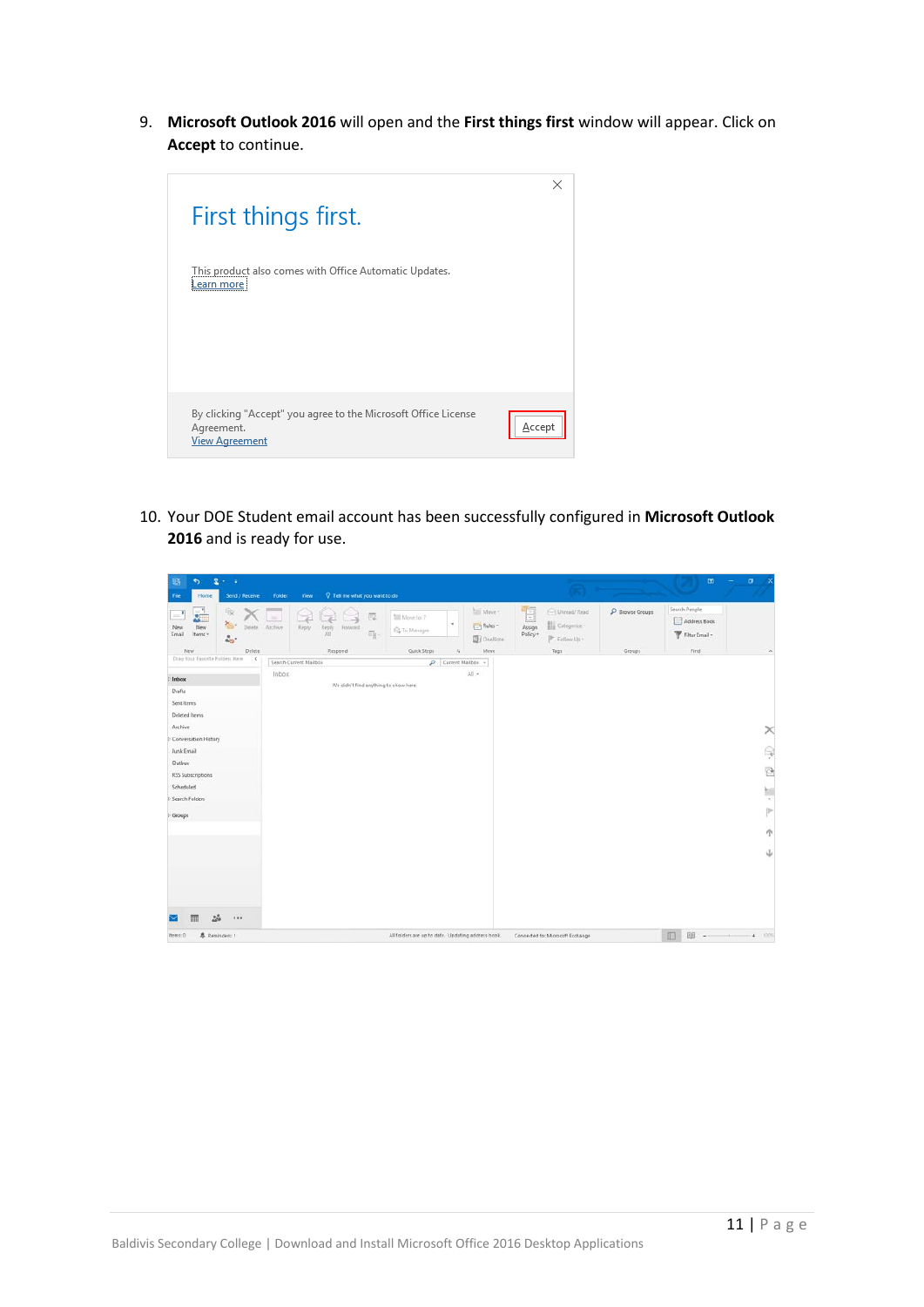## <span id="page-12-0"></span>**Connect Portal Access**

1. Access the **Connect Portal** in your preferred web browser at: [https://connect.det.wa.edu.au](https://connect.det.wa.edu.au/) Login to the **Connect Portal** with your **DOE Student Username** and **Password**. Contact your ICT Support Staff if you don't already have a username and password.

| Department of<br><b>Education</b>                                                                            | Single Sign-On                                                                                                                                                                                                                                    |
|--------------------------------------------------------------------------------------------------------------|---------------------------------------------------------------------------------------------------------------------------------------------------------------------------------------------------------------------------------------------------|
| Sign In                                                                                                      | <b>Appropriate Use of Online Services</b>                                                                                                                                                                                                         |
| Enter your Single Sign-On user name and password to<br>sign in                                               | All Departmental online services including Portal, email, online document<br>storage, Intranet and Internet access, must be used responsibly and in<br>accordance with Departmental policies.                                                     |
| User Name  john.doe                                                                                          | By accessing any Departmental online services you give your full<br>agreement and commitment to comply with all Departmental policies.<br>You also give consent to logging, monitoring, auditing and disclosure of<br>vour use of these services. |
| Password<br>-----------<br>I have read and understand the Appropriate Use<br>of Online Services information. | Inappropriate use of these services can result in disciplinary action that<br>may include suspension of access to online services, dismissal or<br>termination of contract                                                                        |
| Cancel<br>Logir                                                                                              | You can view the policies relating to the appropriate use of these<br>services at the Our Policies website.                                                                                                                                       |

2. The page below will be displayed when successfully logged on to the **Connect Student Portal**.